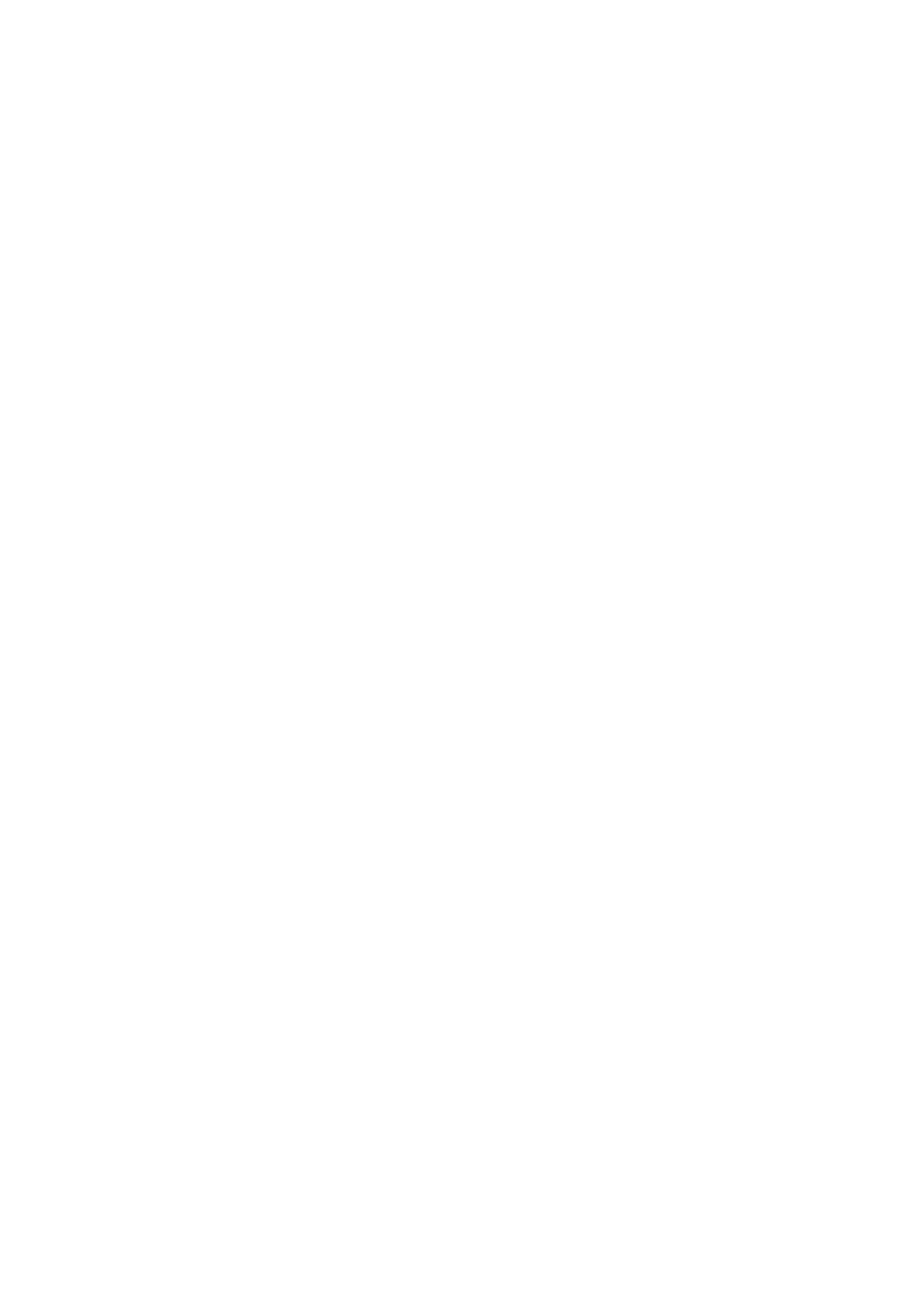# **AGENDA**

## Page Nos.

## **Remote Meeting Details**

This meeting will be held in a remote manner in accordance with the Local Authorities and Police & Crime Panels (Coronavirus) (Flexibility of Local Authority and Police & Crime Panel Meetings) (England and Wales) Regulations 2020.

The meeting will be live streamed on the Council's social media platforms to enable access for the Press and Public.

1. Apologies for Absence 2. Declaration of Interest by Members and Officers and as to the Party Whip 3. Declaration of Intention to Record Meeting 4. Minutes of Meeting Held on 9 September 2020 5 - 15 5. Chairman's Report 6. Forward Plan - November 2020 to October 2021 16 **Part 1 - Items for Decision** 7. Economic Growth Strategy **17 - 39** 8. Visitor Economy Strategy **1988** and the strategy **40** - 57 9. Newark Towns Fund Update 62 10. Ollerton Town Centre 63 - 65 11. Places to Ride Application 66 - 75 12. Non-Designated Heritage Asset Criteria 12. Non-Designated Heritage Asset Criteria **Part 2 - Items for Information** 13. Newark Heritage Action Zone Programme Design 86 - 86 - 90 14. Ollerton Hall Update 91 - 93 15. Economic Development Revenue & Capital Forecast Outturn Report to 31 March 2021 as at 30 September 2020 94 - 105 16. Urgency Item - Minute of Decision 106 - 107 (i) DEFRA Tree Consultation